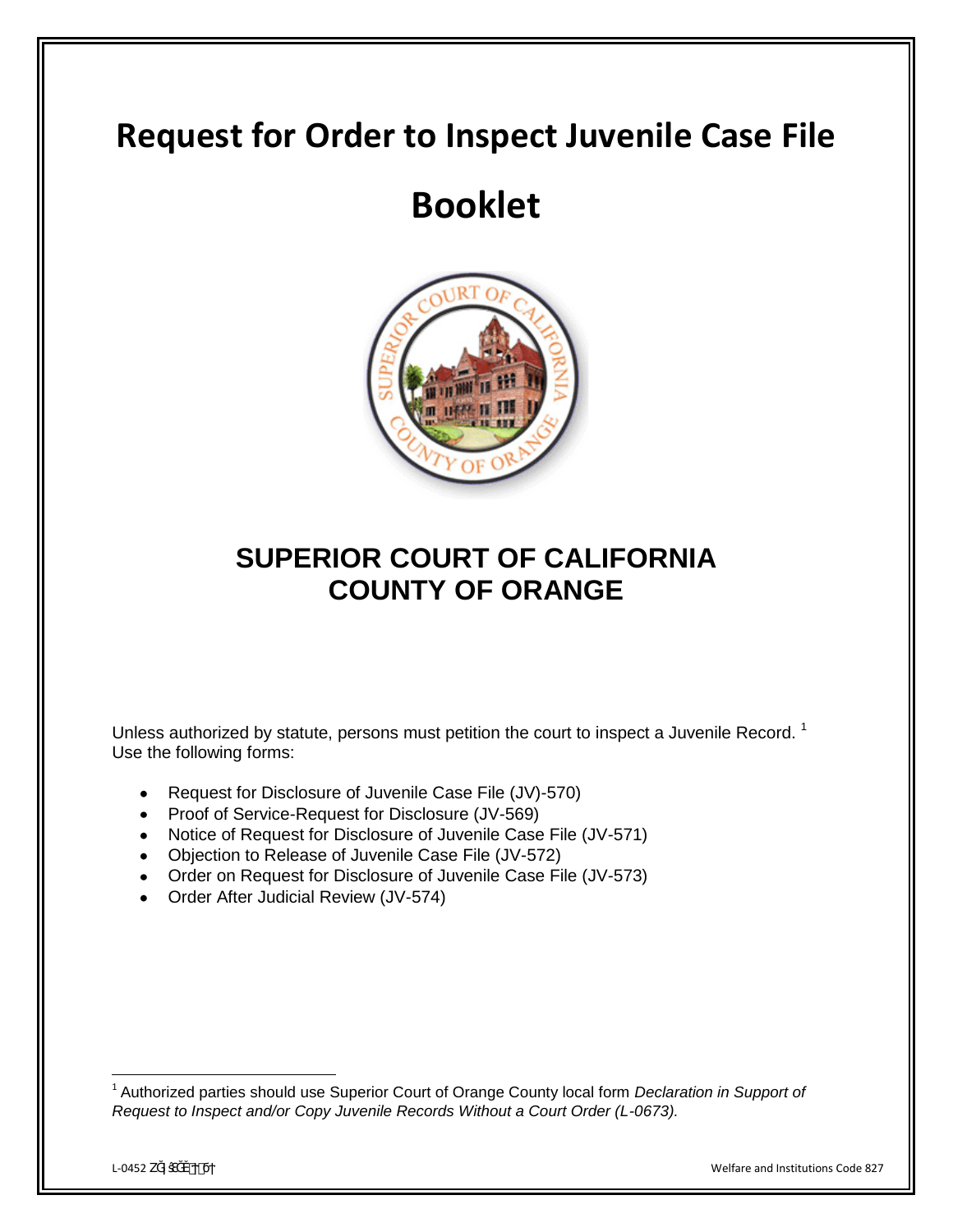| <b>Request for Disclosure of</b><br><b>JV-570</b><br><b>Juvenile Case File</b>                                                                                                                                                                                                                                                                                                      | To keep other people from<br>seeing what you entered on                                               |
|-------------------------------------------------------------------------------------------------------------------------------------------------------------------------------------------------------------------------------------------------------------------------------------------------------------------------------------------------------------------------------------|-------------------------------------------------------------------------------------------------------|
| If you are requesting a court order to obtain the juvenile case file of a child<br>who is alive, fill out all items on this form, and file it with the court. You must<br>also fill out and file Proof of Service—Request for Disclosure (form JV-569).                                                                                                                             | your form, please press the<br><b>Clear This Form button at the</b><br>end of the form when finished. |
| If you are a member of the public requesting the juvenile case file of a child<br>who is deceased, you can:                                                                                                                                                                                                                                                                         |                                                                                                       |
| a. Fill out items 1–4 and 7 on this form and file it with the court. You must<br>then provide a copy of this form to the Custodian of Records of the county<br>child welfare agency, who will then provide notice of this request.                                                                                                                                                  | Fill in court name and street address:<br>Superior Court of California, County of                     |
| Or                                                                                                                                                                                                                                                                                                                                                                                  |                                                                                                       |
| b. Do not complete the form and request the juvenile case file from the child<br>welfare agency under Welfare and Institutions Code section 10850.4.                                                                                                                                                                                                                                |                                                                                                       |
| $\mathbf 1$                                                                                                                                                                                                                                                                                                                                                                         | Fill in case number if known:                                                                         |
|                                                                                                                                                                                                                                                                                                                                                                                     | <b>Case Number:</b>                                                                                   |
|                                                                                                                                                                                                                                                                                                                                                                                     |                                                                                                       |
|                                                                                                                                                                                                                                                                                                                                                                                     |                                                                                                       |
| Lawyer (if any) (name, address, telephone numbers, and State Bar<br>$number):$ $\qquad$                                                                                                                                                                                                                                                                                             |                                                                                                       |
|                                                                                                                                                                                                                                                                                                                                                                                     |                                                                                                       |
|                                                                                                                                                                                                                                                                                                                                                                                     |                                                                                                       |
| A petition regarding the child in $(2)$ has been filed under<br>$a. \Box$<br>Welfare and Institutions Code section 300<br>Welfare and Institutions Code section 601<br>Welfare and Institutions Code section 602 or<br>b. $\Box$ I believe the child in $(2)$ died as a result of abuse or neglect. Approximate date of death:<br>If you checked box b, you may skip items 5 and 6. |                                                                                                       |
|                                                                                                                                                                                                                                                                                                                                                                                     |                                                                                                       |

**Note: You must provide a copy of this form to all interested parties if you know their names and addresses.**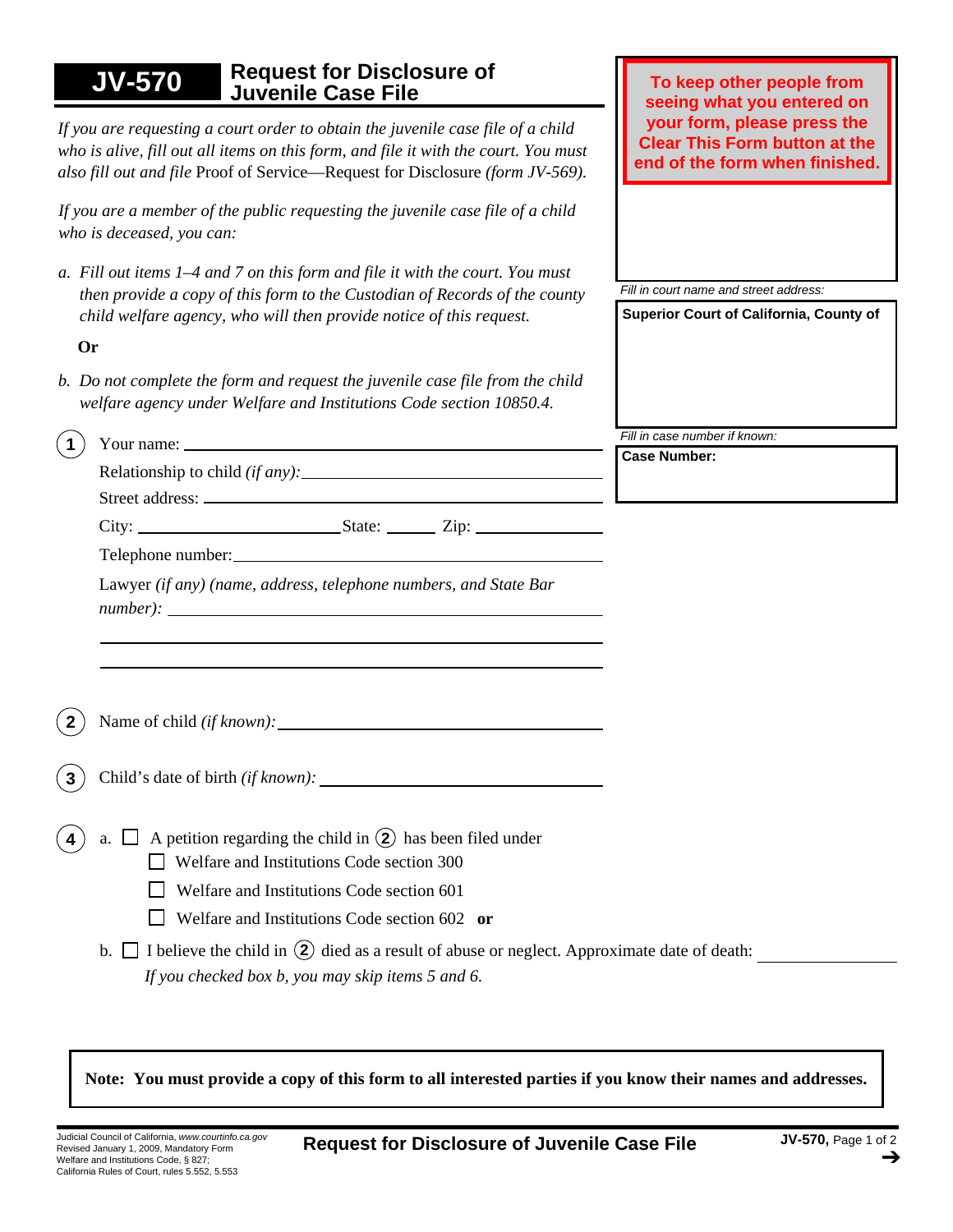|   | Your name: $\sqrt{2}$                                                                                                                                                                                 |  |                       |                        |                        |  |  |
|---|-------------------------------------------------------------------------------------------------------------------------------------------------------------------------------------------------------|--|-----------------------|------------------------|------------------------|--|--|
|   | The records I want are: (Describe in detail. Attach more pages if you need more space.)                                                                                                               |  |                       |                        |                        |  |  |
|   |                                                                                                                                                                                                       |  |                       |                        |                        |  |  |
|   |                                                                                                                                                                                                       |  |                       |                        |                        |  |  |
|   |                                                                                                                                                                                                       |  |                       |                        |                        |  |  |
|   |                                                                                                                                                                                                       |  |                       |                        |                        |  |  |
|   |                                                                                                                                                                                                       |  |                       |                        |                        |  |  |
|   |                                                                                                                                                                                                       |  |                       |                        |                        |  |  |
|   | Continued on Attachment 5.                                                                                                                                                                            |  |                       |                        |                        |  |  |
| 6 | The reasons for this request are:                                                                                                                                                                     |  |                       |                        |                        |  |  |
|   | a. $\Box$ Civil court case pending in (name of county): $\Box$                                                                                                                                        |  |                       |                        |                        |  |  |
|   | $\Box$ Criminal court case pending in (name of county): $\Box$                                                                                                                                        |  |                       |                        |                        |  |  |
|   | <sub>h</sub>                                                                                                                                                                                          |  |                       |                        |                        |  |  |
|   | Juvenile court case pending in (name of county): _______________________________<br>$\blacksquare$                                                                                                    |  |                       |                        |                        |  |  |
|   |                                                                                                                                                                                                       |  |                       |                        |                        |  |  |
|   |                                                                                                                                                                                                       |  |                       |                        |                        |  |  |
|   | I need the records because: (Describe in detail. Attach more pages if you need more space.)                                                                                                           |  |                       |                        |                        |  |  |
|   |                                                                                                                                                                                                       |  |                       |                        |                        |  |  |
|   |                                                                                                                                                                                                       |  |                       |                        |                        |  |  |
|   |                                                                                                                                                                                                       |  |                       |                        |                        |  |  |
|   |                                                                                                                                                                                                       |  |                       |                        |                        |  |  |
|   |                                                                                                                                                                                                       |  |                       |                        |                        |  |  |
|   |                                                                                                                                                                                                       |  |                       |                        |                        |  |  |
|   | Continued on Attachment 7.<br>$\blacksquare$                                                                                                                                                          |  |                       |                        |                        |  |  |
|   |                                                                                                                                                                                                       |  |                       |                        |                        |  |  |
| 8 | I declare under penalty of perjury under the laws of the State of California that the information in this form<br>is true and correct. This means that if I lie on this form, I am guilty of a crime. |  |                       |                        |                        |  |  |
|   | Date: $\qquad \qquad$                                                                                                                                                                                 |  |                       |                        |                        |  |  |
|   |                                                                                                                                                                                                       |  |                       |                        |                        |  |  |
|   | Type or print your name                                                                                                                                                                               |  | Sign your name        |                        |                        |  |  |
|   | Revised January 1, 2009, Mandatory Form                                                                                                                                                               |  |                       |                        | JV-570, Page 2 of 2    |  |  |
|   | <b>Request for Disclosure of Juvenile Case File</b>                                                                                                                                                   |  |                       |                        |                        |  |  |
|   | For your protection and privacy, please press the Clear This Form<br>button after you have printed the form.                                                                                          |  | <b>Save This Form</b> | <b>Print This Form</b> | <b>Clear This Form</b> |  |  |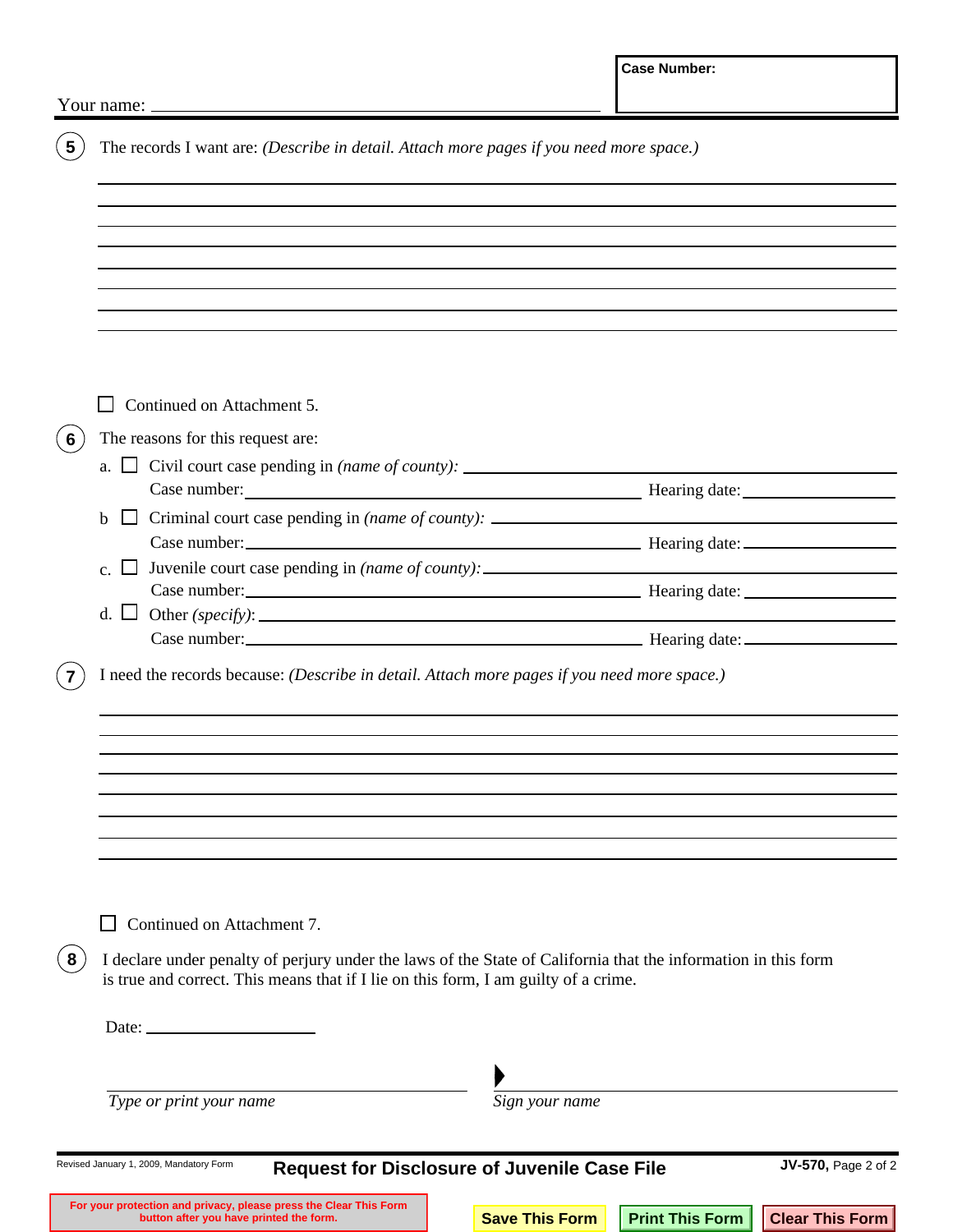# **JV-569 Proof of Service — Request for Disclosure**

|  |    | ס וועסטועט וטו ואסטועס וו                                                                                                                                                                                                                                                                                                           | seeing what you entered on                                          |  |
|--|----|-------------------------------------------------------------------------------------------------------------------------------------------------------------------------------------------------------------------------------------------------------------------------------------------------------------------------------------|---------------------------------------------------------------------|--|
|  |    |                                                                                                                                                                                                                                                                                                                                     | your form, please press the<br><b>Clear This Form button at the</b> |  |
|  |    |                                                                                                                                                                                                                                                                                                                                     | end of the form when finished.                                      |  |
|  |    |                                                                                                                                                                                                                                                                                                                                     |                                                                     |  |
|  |    |                                                                                                                                                                                                                                                                                                                                     |                                                                     |  |
|  |    | Telephone number:                                                                                                                                                                                                                                                                                                                   |                                                                     |  |
|  |    | Lawyer (if any) (name, address, telephone numbers, and State Bar                                                                                                                                                                                                                                                                    | Fill in court name and street address:                              |  |
|  |    |                                                                                                                                                                                                                                                                                                                                     | Superior Court of California, County of                             |  |
|  |    | <u> 1989 - Andrea Stadt Britain, amerikansk politiker (d. 1989)</u>                                                                                                                                                                                                                                                                 |                                                                     |  |
|  |    | I was not able to provide notice of this petition to the following<br>because I did not know their names or addresses. If this is a                                                                                                                                                                                                 | Fill in case number if known:                                       |  |
|  |    | request for the case file of a living child, the clerk must serve a copy                                                                                                                                                                                                                                                            | <b>Case Number:</b>                                                 |  |
|  |    | of the petition. If this is a request for the case file of a deceased                                                                                                                                                                                                                                                               |                                                                     |  |
|  |    | child, the custodian of records must serve a copy of the petition.                                                                                                                                                                                                                                                                  |                                                                     |  |
|  |    | a. $\Box$ County counsel or other attorney representing the child welfare agency if petition filed under<br>section 300                                                                                                                                                                                                             |                                                                     |  |
|  |    | $\mathbf{b}$ . $\Box$ District attorney if petition filed under section 601 or 602                                                                                                                                                                                                                                                  |                                                                     |  |
|  |    | Child                                                                                                                                                                                                                                                                                                                               |                                                                     |  |
|  | d. | Attorney of record for the child                                                                                                                                                                                                                                                                                                    |                                                                     |  |
|  | e. | Child's parent                                                                                                                                                                                                                                                                                                                      |                                                                     |  |
|  |    | Child's legal guardian                                                                                                                                                                                                                                                                                                              |                                                                     |  |
|  | g. | Probation department if petition filed under section 601 or 602                                                                                                                                                                                                                                                                     |                                                                     |  |
|  | h. | Child welfare agency/custodian of records if petition filed under section 300                                                                                                                                                                                                                                                       |                                                                     |  |
|  |    | Child's identified Indian tribe                                                                                                                                                                                                                                                                                                     |                                                                     |  |
|  |    | Child's CASA volunteer                                                                                                                                                                                                                                                                                                              |                                                                     |  |
|  |    | Copies of Request for Disclosure of Juvenile Case File (JV-570), Notice of Request for Disclosure of Juvenile<br>Case File (JV-571), and a blank Objection to Release of Juvenile Case File (JV-572) have been placed in a<br>sealed envelope with postage paid and deposited in the United States mail addressed to the following: |                                                                     |  |
|  | a. | County counsel or other attorney representing the child welfare agency if petition filed under                                                                                                                                                                                                                                      |                                                                     |  |
|  |    |                                                                                                                                                                                                                                                                                                                                     |                                                                     |  |

*Clerk stamps date here when form is filed.*

**To keep other people from**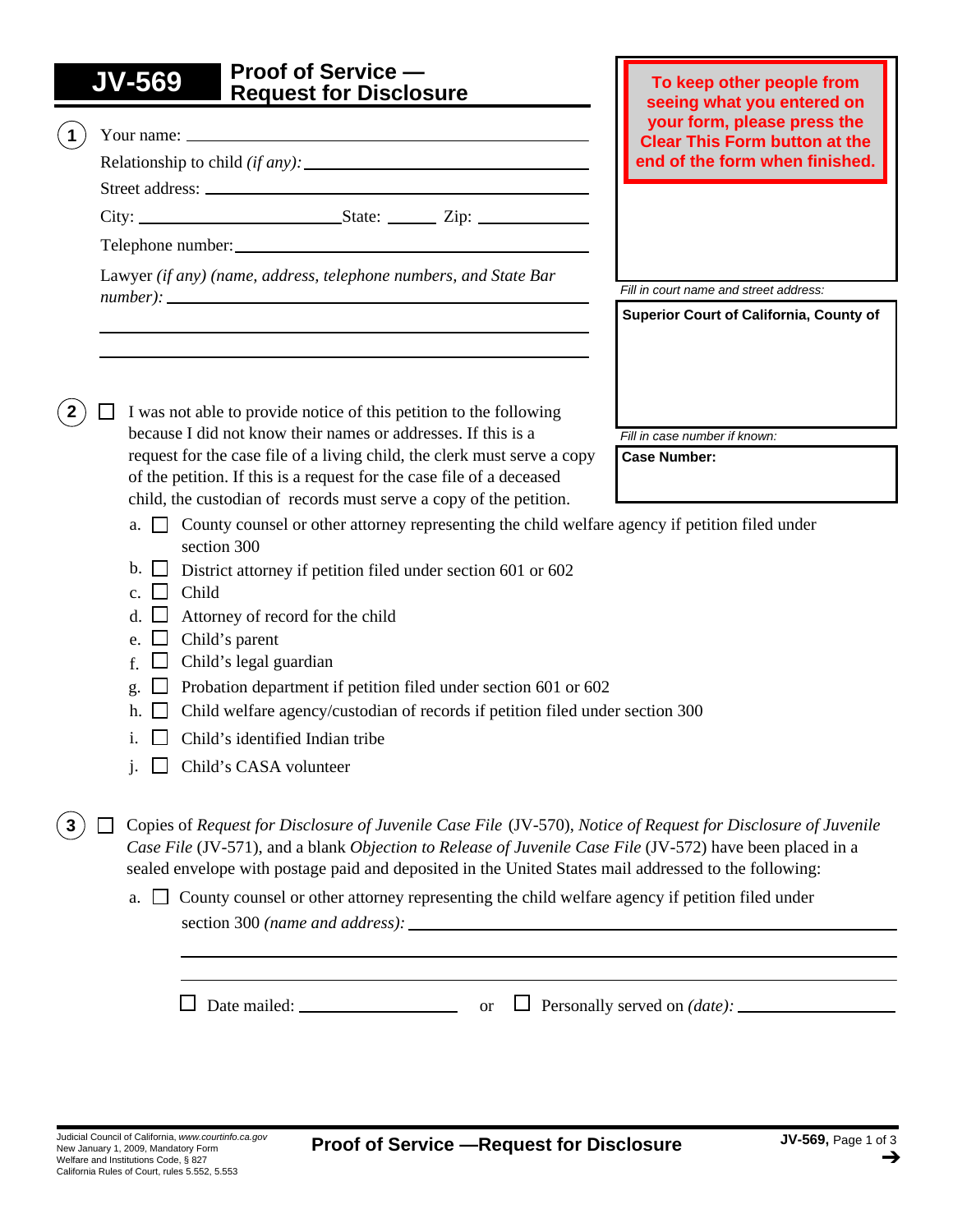|                       |                                                                                     | <b>Case Number:</b>                                                                                              |
|-----------------------|-------------------------------------------------------------------------------------|------------------------------------------------------------------------------------------------------------------|
|                       |                                                                                     |                                                                                                                  |
|                       |                                                                                     |                                                                                                                  |
| - 1<br>C <sub>1</sub> |                                                                                     |                                                                                                                  |
|                       |                                                                                     | the control of the control of the control of the control of the control of the control of                        |
| $d. \Box$             |                                                                                     |                                                                                                                  |
|                       |                                                                                     |                                                                                                                  |
| $\Box$<br>e.          |                                                                                     |                                                                                                                  |
|                       |                                                                                     | $\Box$ Personally served on <i>(date)</i> : $\Box$                                                               |
| f.                    |                                                                                     |                                                                                                                  |
|                       |                                                                                     | $\Box$ Personally served on <i>(date)</i> : $\Box$                                                               |
| $\Box$<br>g.          | ,我们也不会有什么。""我们的人,我们也不会有什么?""我们的人,我们也不会有什么?""我们的人,我们的人,我们也不会有什么?""我们的人,我们的人,我们的人,我   |                                                                                                                  |
|                       |                                                                                     | and the control of the control of the control of the control of the control of the control of the control of the |
| h.                    | Probation department if petition filed under section 601 or 602 (name and address): |                                                                                                                  |
|                       |                                                                                     |                                                                                                                  |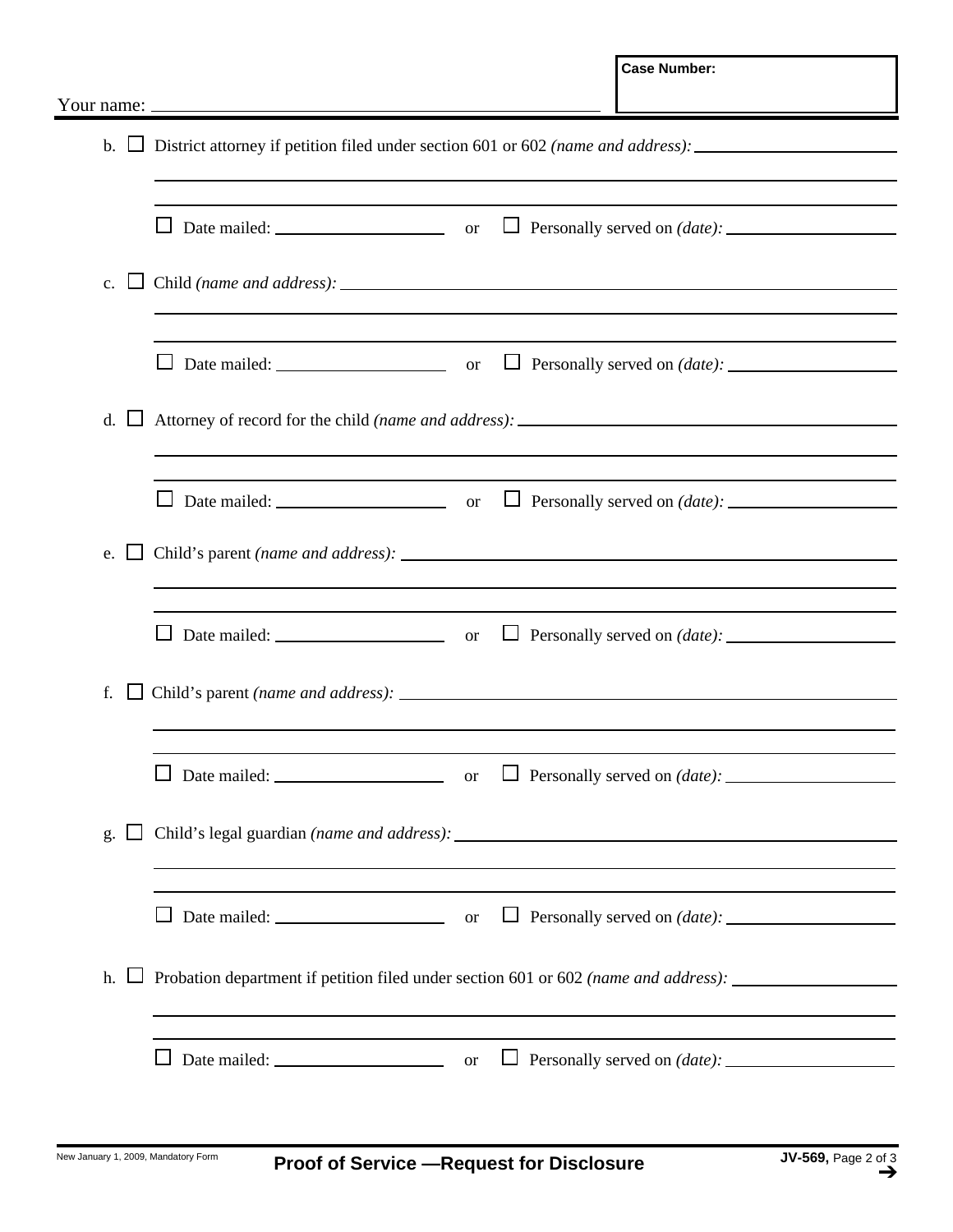|                |                |                                                                                                                                                                                                       | <b>Case Number:</b>                                |
|----------------|----------------|-------------------------------------------------------------------------------------------------------------------------------------------------------------------------------------------------------|----------------------------------------------------|
|                |                |                                                                                                                                                                                                       |                                                    |
| $\mathbf{i}$ . |                | Child welfare agency/custodian of records if petition filed under section 300 (name and address):                                                                                                     |                                                    |
|                |                | ⊔                                                                                                                                                                                                     | $\Box$ Personally served on <i>(date)</i> : $\Box$ |
| j.             |                |                                                                                                                                                                                                       |                                                    |
|                |                |                                                                                                                                                                                                       |                                                    |
|                | $\mathbf{k}$ . |                                                                                                                                                                                                       |                                                    |
|                |                | $\mathsf{L}$                                                                                                                                                                                          |                                                    |
| 4              |                | I declare under penalty of perjury under the laws of the State of California that the information in this form<br>is true and correct. This means that if I lie on this form, I am guilty of a crime. |                                                    |
|                |                | Date: $\frac{1}{2}$                                                                                                                                                                                   |                                                    |
|                |                | Type or print your name<br>Sign your name                                                                                                                                                             |                                                    |

New January 1, 2009, Mandatory Form **JV-569,** Page 3 of 3 **Proof of Service—Request for Disclosure**  For your protection and privacy, please press the Clear This Form **Save This Form Print This Form Clear This Form**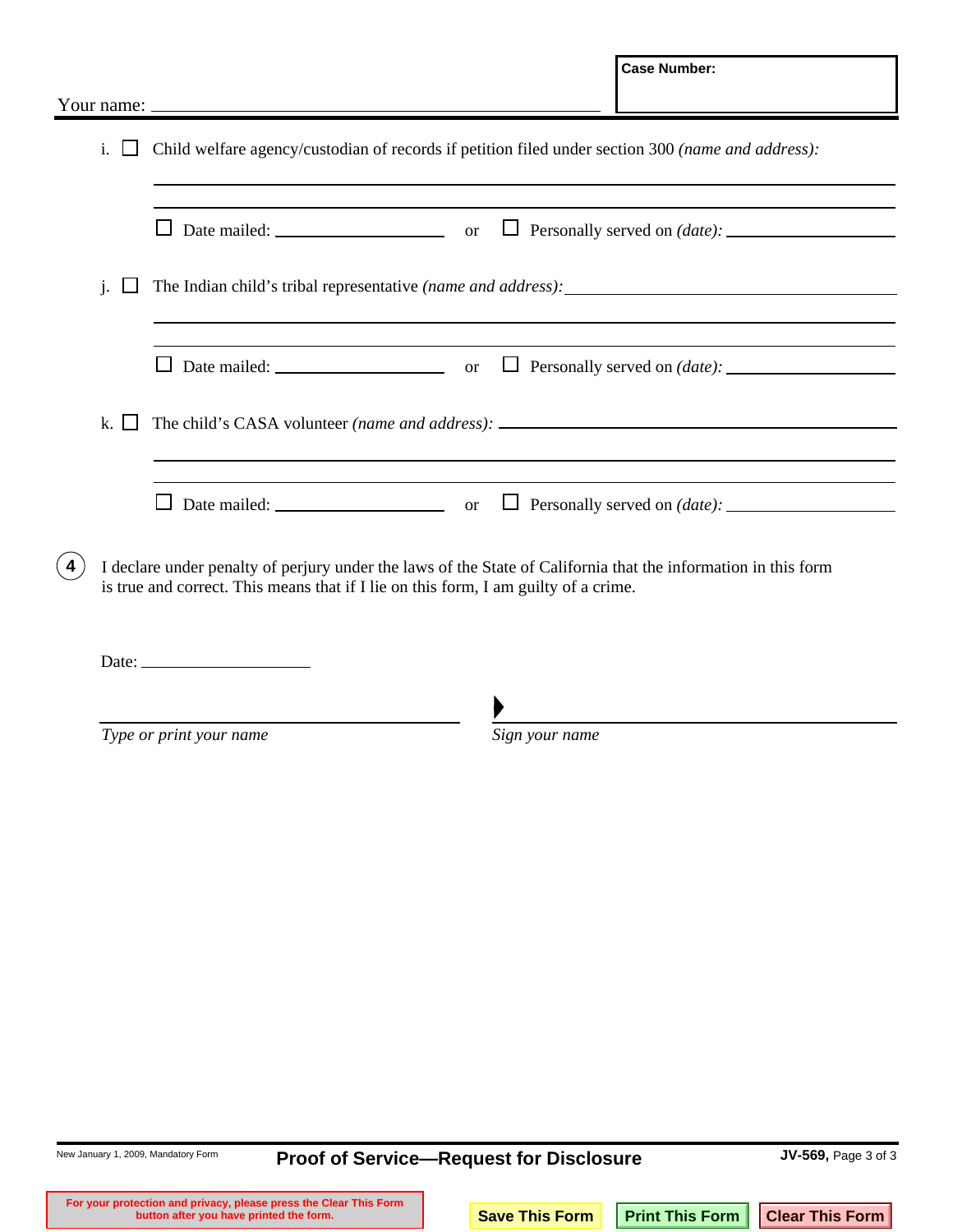| <b>JV-571</b>                                                                                                       | <b>Notice of Request for Disclosure</b><br>of Juvenile Case File                                  | To keep other people from                            |
|---------------------------------------------------------------------------------------------------------------------|---------------------------------------------------------------------------------------------------|------------------------------------------------------|
| RE: Release of Juvenile Case File and Right to File<br>an Objection                                                 | seeing what you entered on<br>your form, please press the<br><b>Clear This Form button at the</b> |                                                      |
| You must provide notice to all those listed in item 2 on Proof of Service-<br>Request for Disclosure (form JV-569). |                                                                                                   | end of the form when finished.                       |
| TO (names):                                                                                                         |                                                                                                   |                                                      |
|                                                                                                                     |                                                                                                   | Fill in court name and street address:               |
|                                                                                                                     |                                                                                                   | <b>Superior Court of California, County of</b>       |
| Child's name:                                                                                                       |                                                                                                   |                                                      |
| (name):                                                                                                             | Information relating to the child named in item $(1)$ is being sought by                          | Fill in case number if known:<br><b>Case Number:</b> |
|                                                                                                                     |                                                                                                   |                                                      |

**3**) The requested information is described in the attached *Request for Disclosure of Juvenile Case File* (form JV-570).

If you object to the disclosure of these records and information, you must fill out *Objection to Release of Records*  (form JV-572) and return it to the court listed at the address above within 10 days of the date you received this notice. **4**

Date:

*Type or print your name Sign your name* 

**Warning: If you do not object, the court may release the child's case file.** 

| Judicial Council of California, www.courtinfo.ca.gov<br>New January 1, 2009, Mandatory Form<br>Welfare and Institutions Code, § 827;<br>California Rules of Court, rules 5.552, 5.553 | <b>Notice of Request for Disclosure</b><br>of Juvenile Case File |  |                       | <b>JV-571, Page 1 of 1</b> |                                   |
|---------------------------------------------------------------------------------------------------------------------------------------------------------------------------------------|------------------------------------------------------------------|--|-----------------------|----------------------------|-----------------------------------|
| For your protection and privacy, please press the Clear This Form<br>button after you have printed the form.                                                                          |                                                                  |  | <b>Save This Form</b> |                            | Print This Form   Clear This Form |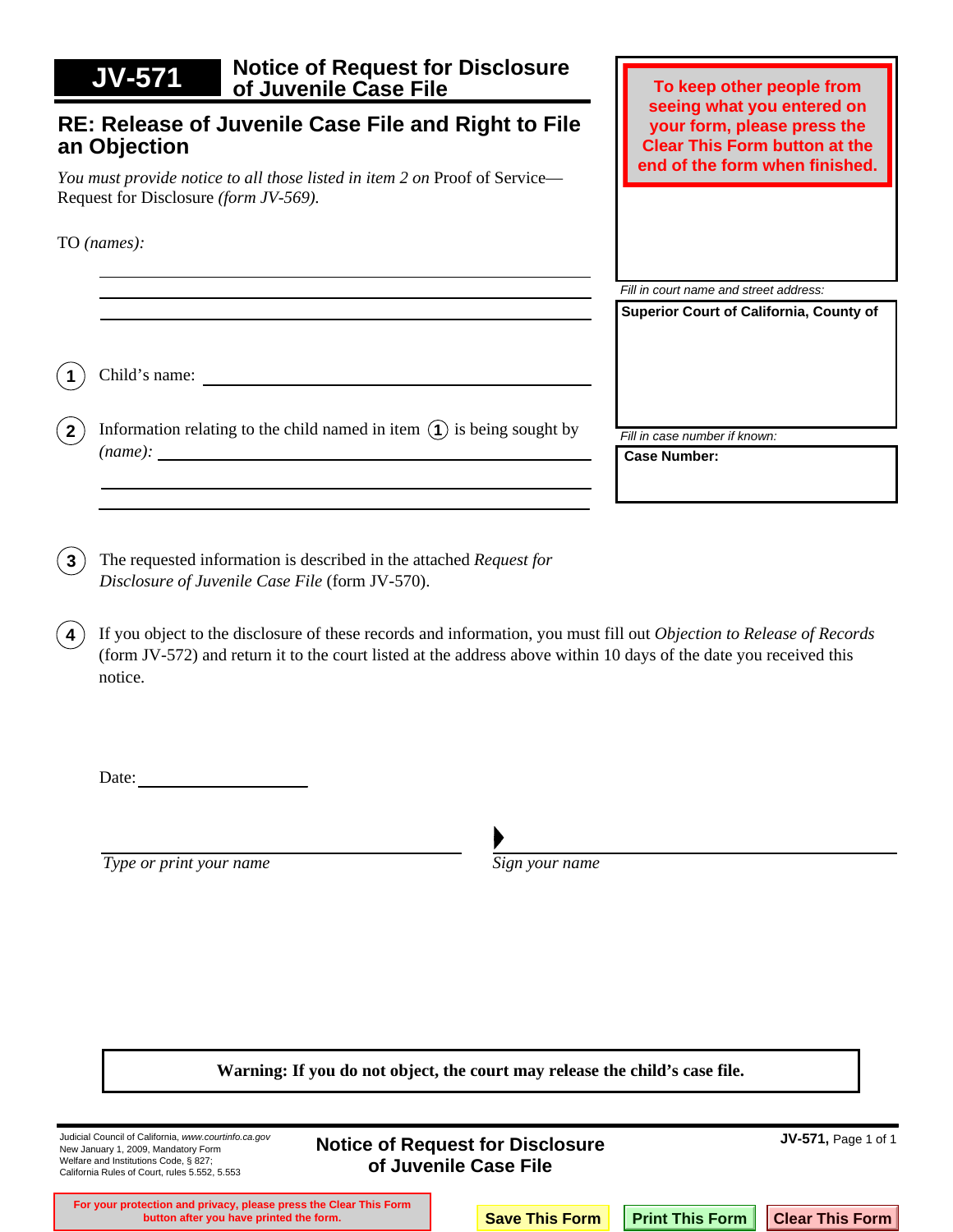| <b>Objection to Release of</b><br><b>JV-572</b><br>Juvenile Case File                                                                                                              | To keep other people from<br>seeing what you entered on                                               |
|------------------------------------------------------------------------------------------------------------------------------------------------------------------------------------|-------------------------------------------------------------------------------------------------------|
| Objections to the release of information and records described in the<br>attached Request for Disclosure of Juvenile Case File (form JV-570) must<br>be filed with the court.      | your form, please press the<br><b>Clear This Form button at the</b><br>end of the form when finished. |
| Name of child:                                                                                                                                                                     |                                                                                                       |
| My relationship to the child, if any, is:<br>2 <sup>1</sup>                                                                                                                        | Fill in court name and street address:                                                                |
| I object to the release of information and records relating to the child<br>$\mathbf{3}$<br>named in item $\Omega$ .                                                               | Superior Court of California, County of                                                               |
| $\overline{4}$<br>I do not want the court to release the records because (describe in detail,                                                                                      |                                                                                                       |
| attach additional pages if necessary):                                                                                                                                             | Fill in case number if known:                                                                         |
|                                                                                                                                                                                    | <b>Case Number:</b>                                                                                   |
|                                                                                                                                                                                    |                                                                                                       |
|                                                                                                                                                                                    |                                                                                                       |
|                                                                                                                                                                                    |                                                                                                       |
|                                                                                                                                                                                    |                                                                                                       |
|                                                                                                                                                                                    |                                                                                                       |
|                                                                                                                                                                                    |                                                                                                       |
|                                                                                                                                                                                    |                                                                                                       |
|                                                                                                                                                                                    |                                                                                                       |
|                                                                                                                                                                                    |                                                                                                       |
|                                                                                                                                                                                    |                                                                                                       |
|                                                                                                                                                                                    |                                                                                                       |
|                                                                                                                                                                                    |                                                                                                       |
|                                                                                                                                                                                    |                                                                                                       |
|                                                                                                                                                                                    |                                                                                                       |
|                                                                                                                                                                                    |                                                                                                       |
| Date:                                                                                                                                                                              |                                                                                                       |
|                                                                                                                                                                                    |                                                                                                       |
| Type or print your name<br>Sign your name                                                                                                                                          |                                                                                                       |
| Judicial Council of California, www.courtinfo.ca.gov                                                                                                                               | JV-572, Page 1 of 1                                                                                   |
| <b>Objection to Release of Juvenile Case File</b><br>New January 1, 2009, Mandatory Form<br>Welfare and Institutions Code, § 827;<br>California Rules of Court, rules 5.552, 5.553 |                                                                                                       |

For your protection and privacy, please press the Clear This Form **Save This Form Print This Form Clear This Form**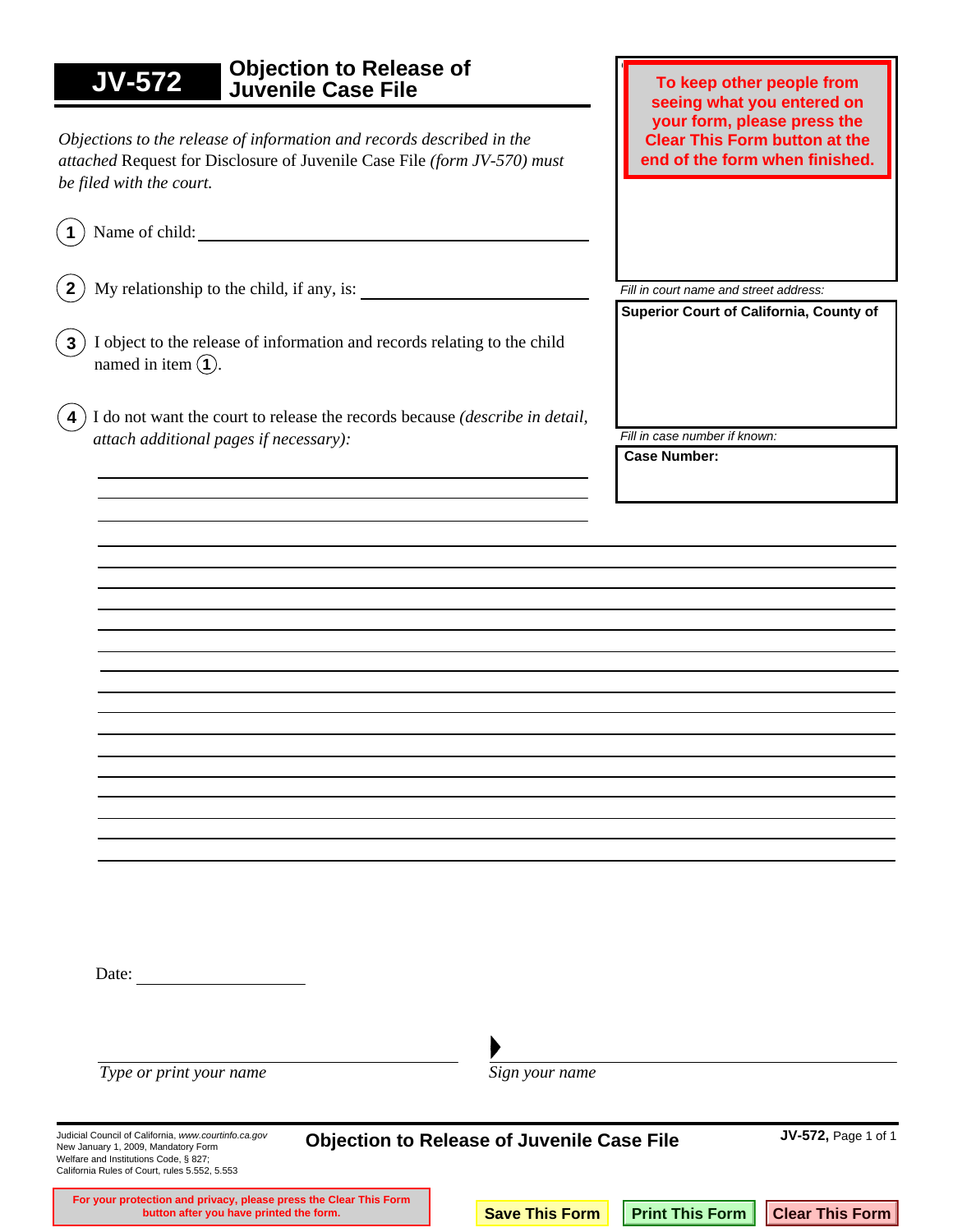| <b>Order on Request for Disclosure</b><br><b>JV-573</b><br>of Juvenile Case File                                                                                                                           | To keep other people from<br>seeing what you entered on             |
|------------------------------------------------------------------------------------------------------------------------------------------------------------------------------------------------------------|---------------------------------------------------------------------|
| The court finds and orders:                                                                                                                                                                                | your form, please press the<br><b>Clear This Form button at the</b> |
| The child is alive and the request is denied. The applicant has not<br>shown good cause for the release of the requested records.                                                                          | end of the form when finished.                                      |
| The child is alive and the court sets a hearing on the request.<br>Applicant has shown good cause for release of the juvenile case<br>file, but the court must balance the interests of the applicant, the |                                                                     |
| child, other parties to the juvenile court proceedings, and the                                                                                                                                            | Fill in court name and street address:                              |
| public. Clerk to send notice under rule 5.552 of the California<br>Rules of Court.                                                                                                                         | Superior Court of California, County of                             |
|                                                                                                                                                                                                            |                                                                     |
|                                                                                                                                                                                                            |                                                                     |
|                                                                                                                                                                                                            |                                                                     |
|                                                                                                                                                                                                            | Fill in child's name and date of birth:                             |
| The child is alive and the court will conduct a review of the                                                                                                                                              | <b>Child's Name:</b>                                                |
| juvenile case file and any filed objections.                                                                                                                                                               | Date of Birth:                                                      |
| The child is deceased and the court sets a hearing on the request.                                                                                                                                         | Fill in case number                                                 |
|                                                                                                                                                                                                            | <b>Case Number:</b>                                                 |
|                                                                                                                                                                                                            |                                                                     |
|                                                                                                                                                                                                            |                                                                     |
|                                                                                                                                                                                                            |                                                                     |

 $(5)$   $\Box$  The child is deceased and the court will conduct a review of the juvenile case file and any filed objections.

. *Judge (or Judicial Officer)*

New January 1, 2009, Mandatory Form Welfare and Institutions Code, §§ 827, 828; California Rules of Court, rules 5.552, 5.553

Judicial Council of California, *www.courtinfo.ca.gov* **JV-573,** Page 1 of 1 **Order on Request for Disclosure of Juvenile Case File** 

**For your protection and privacy, please press the Clear This Form button after you have printed the form. Save This Form Print This Form Clear This Form**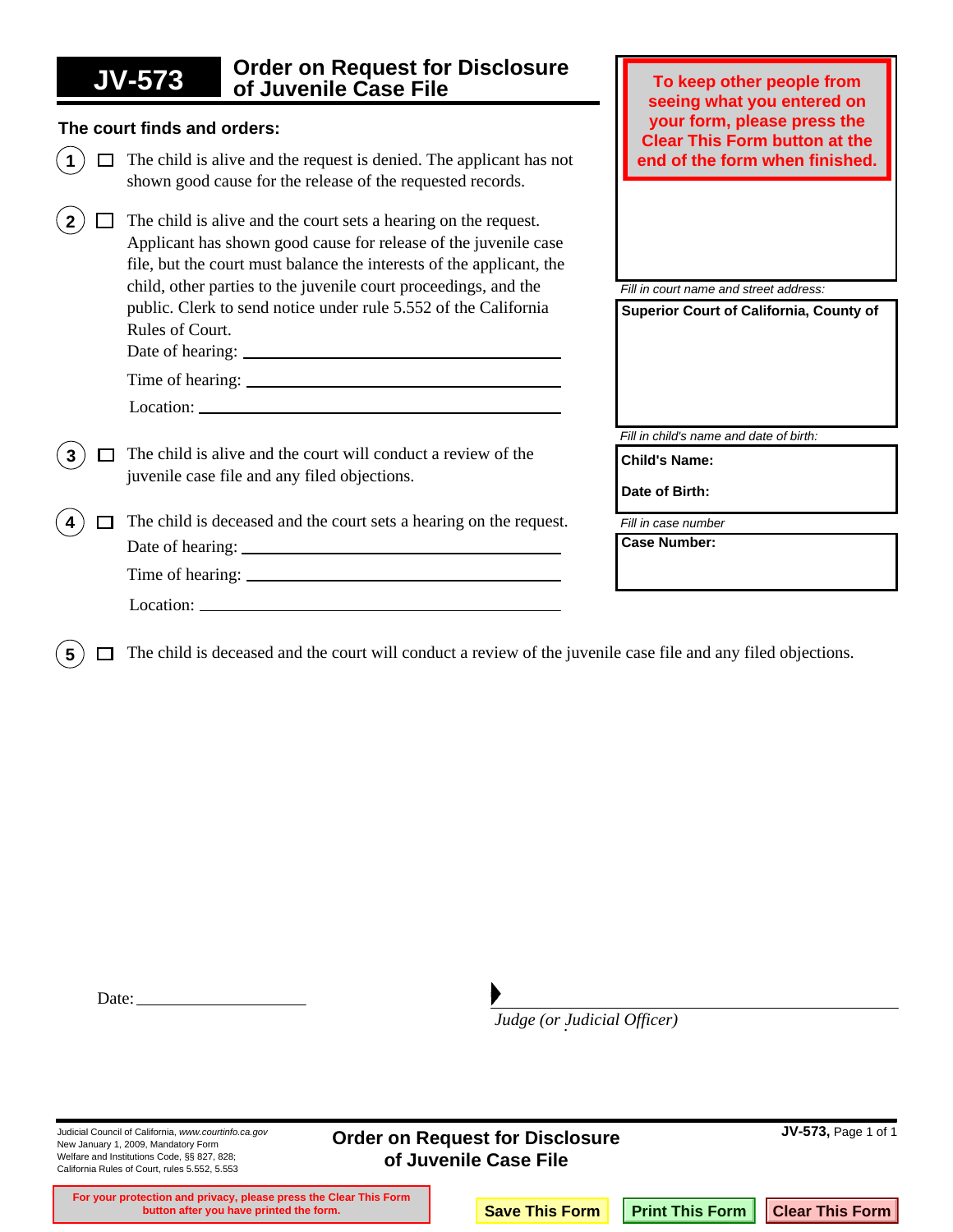**1** Name of applicant:

### **The court finds and orders:**

- **2**  $\Box$  After a review of the juvenile case file and review of any filed objections  $\Box$  and a noticed hearing, the court denies the request. Disclosure is not in the best interest of the child.
- objections  $\Box$  and a noticed hearing, the court grants the request. The applicant has shown by a preponderance of the evidence that the records requested are necessary and have substantial relevance to the legitimate needs of the applicant. The court has balanced these needs with the child's best interest. The court finds the need for disclosure outweighs the policy considerations favoring confidentiality of juvenile records. **3**  $\Box$  After a review of the juvenile case file and review of any filed
	- a.  $\Box$  The following records may be disclosed:

*Clerk stamps date here when form is filed.* **To keep other people from seeing what you entered on your form, please press the Clear This Form button at the end of the form when finished.**

*Fill in court name and street address:*

**Superior Court of California, County of**

*Fill in child's name and date of birth:*

**Child's Name:**

**Date of Birth:**

*Fill in case number:* 

**Case Number:**

b.  $\Box$  The procedure for providing access is:

c.  $\Box$  See attached.

**4** The child is deceased, and the request is granted.

a.  $\Box$  The court has read and considered the following:

b.  $\Box$  There is a presumption under Welfare and Institutions Code section 827(a)(2)(B) in favor of the release of the documents unless a statutory reason for confidentiality is shown to exist. The court has balanced only the interests of the child who is the subject of the juvenile case file and the interests of other children who may be named in the file with \_\_\_\_\_\_\_\_\_\_.

.